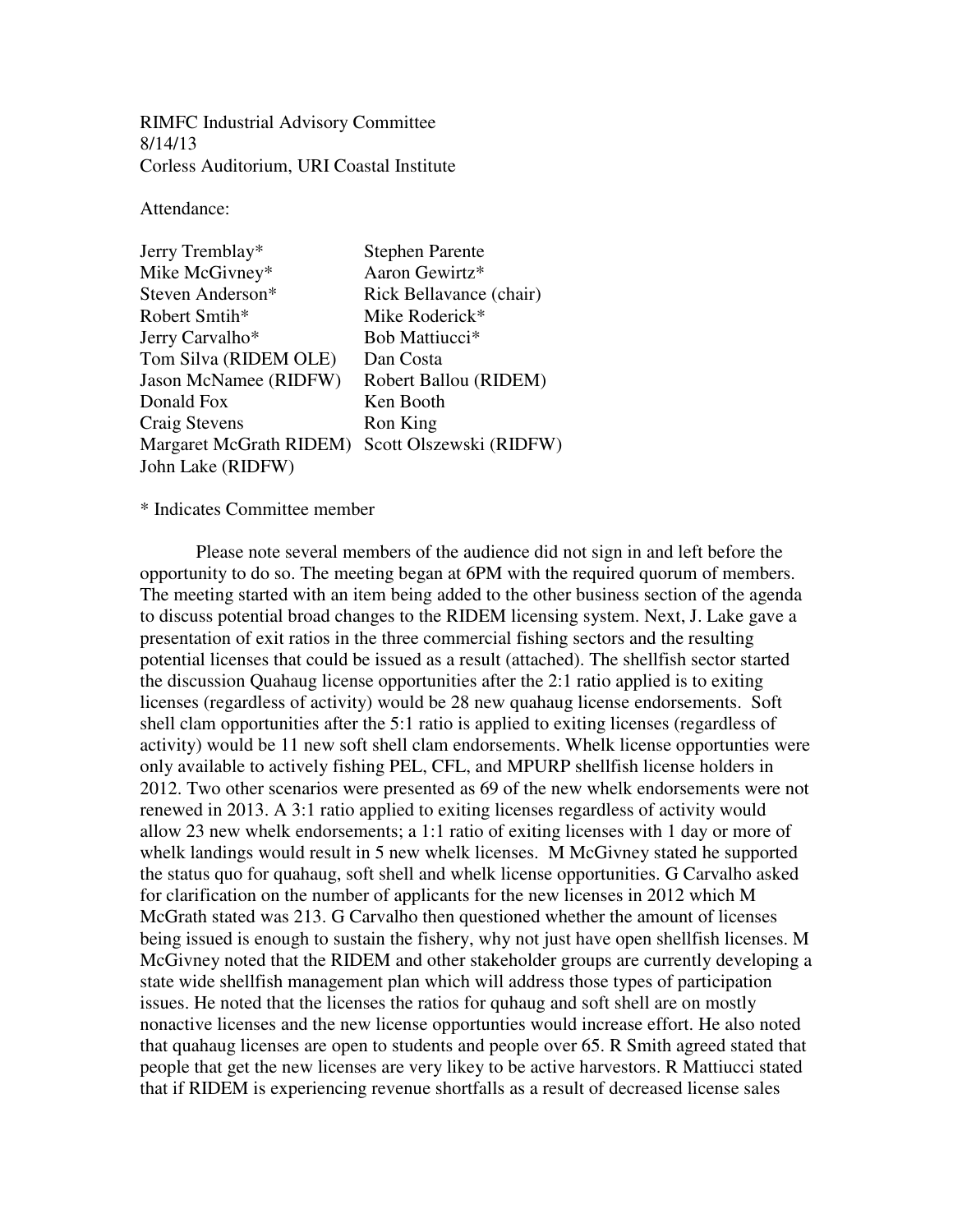they should allow a free and open fishery. He stated that this would also help the fishing community by adding new fishers and giving strength in numbers. M Roderick asked if the RI quahaug stock could support increased effort. J McNamee stated that the status of the stock is good according to RIDFW assessments. G Carvalho noted that new license holders are not guaranteed to participate and that there could be speculation that holding a quahaug or Soft shell license would increase a licenses value. A vote was called to accept the number of new licenses based on the status quo. The vote passed with 6 for 2 against. **In 2013 23 new quahaug endorsements and 11 new soft shell clam endorsements will be recommended for issue. Whelk endorsements will only be available to actively**  fishing PEL, CFL and MPURP shellfish licenses. M McGivney began a discussion of how to level the field as far as fee structures between PEL, CFL licenses and the MPURP license. It is more expensive to buy all of the endorsements for shell fish on a PEL , CFL license than to renew a MPURP which can harvest the same speices. He suggested a multipurpose shellfish licenses be created at a lower cost and the species specific endorsements be abolished. R Smith sugesseted that the fee for the MPURP license should be increased to level the playing field between all of the fishing sectors as this situation is not unique to shellfish. R Ballou stated that these issues are to be discussed during the ongoing SMP process and the discussion may be premature. **The committee decided to table the discussion of multipurpose shellfish licenses pending SMP guidance.** 

Restricted finfish licenses were discussed next, the status quo is to apply a 1:1 ratio for new license endorsements to active exiting licenses. Active exiting licenses are those that had at least 1 day of restricted finfish landings in the last year. During 2012 8 active licenses for restricted finfish exiting allowing for 8 new license opportunities. S Parente noted that in the past the decision was made to spread the licensing opportunies between the three tiers of the lottery system (active fishers/deckhands/ri residents/out of state residents) and that if necessary the number of oppertunities should be rounded up. Thus 9 new restriced finfish licenses would be available. The group voted on issuing restricted licenses according to the status quo. The vote passed 8 – 0. **In 2013 9 new restricted finfish endorsements will be recommended for issue with 3 licenses available to each lottery tier.** A brief discussion of lobster followed in which J Lake explained that no new lobster licenses were available due to an ASMFC moratorium. He also explained that trap transferability is on the horizon.

The next item for discussion was revising the structure of the RIDEM landing permit system. J Lake explained that currently there are 11 different categories which are very specific in some cases resulting in confusion. RIDFW proposes to pair the categories down into three for landing any of the three fishing sectors (where allowed). Two of the catagories already exist, the resident and non resident multipurpose landing permit. One would be Modified , the restricted finfish non= resident landing permit to allow for landing from any of the three fishing sectors (where allowed). The fees would be the same as the current multipurpose landing permits. G Caravalho agreed with simplifying the system into three catagories. He also suggested making the permits more readily available to increase landings in RI from out of state vessels. He suggested the fee be lowered for the non resident multipurpose permit to also encourage landings. R Ballou noted that any changes to fees would likely require a statutory change. A vote was called to change the permit system to three permit types. The vote passed  $7 - 0 - 1$  abstain. **The**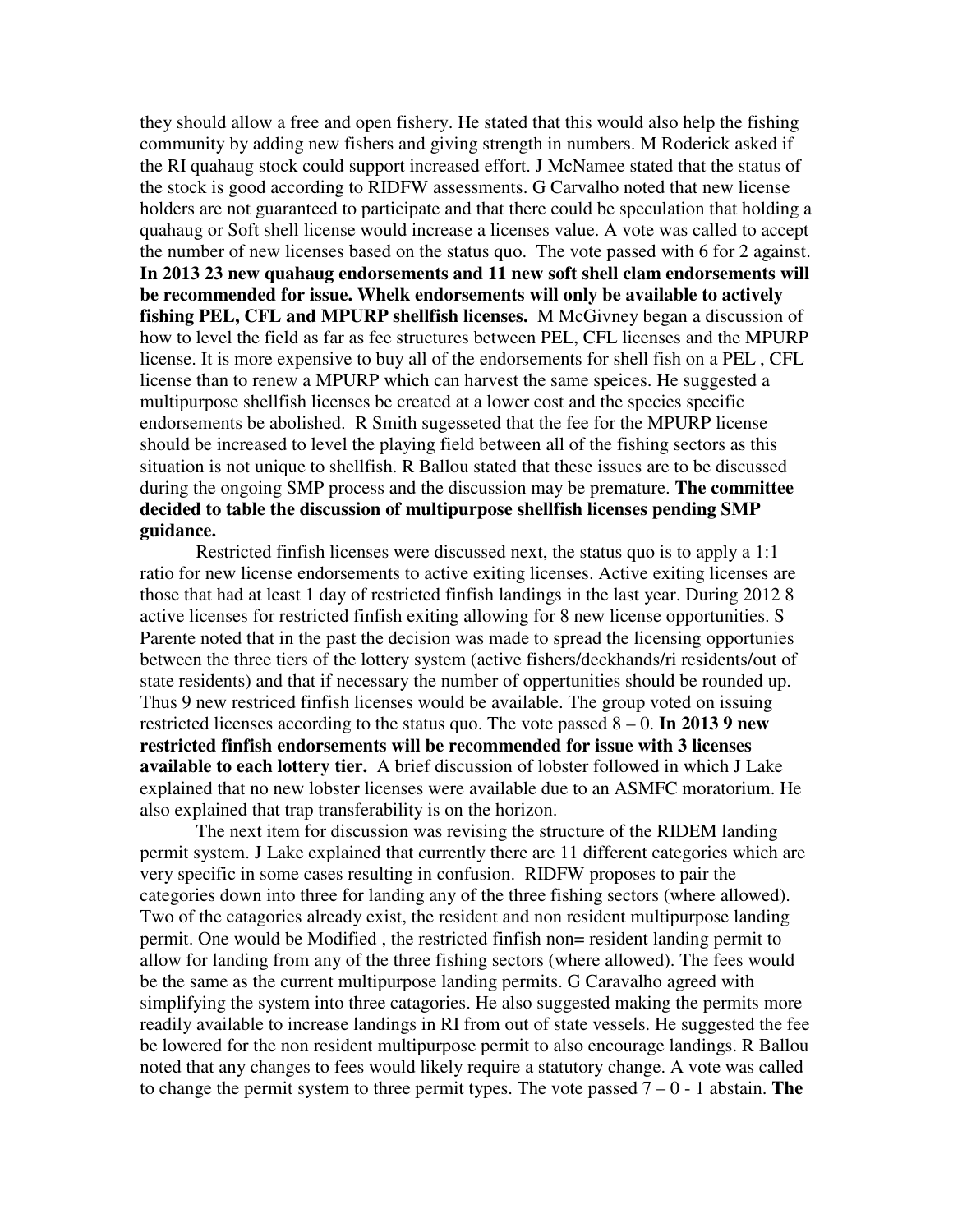#### **committee approves the RIDFW proposal to pair down the Landing permit categories to three types.**

A new paper logbook license endorsement proposed by RIDFW was discussed next. The division is proposing the creation of this endorsement for those commercial fishers that are required to report to RIDFW who want to continue using a paper logbook. J Lake explained that funding for the current paper logbook is running out after 2015 and a transition to electronic reporting via the eTrips application created by ACCSP would be taking place. RIDFW recognizes that some fishers will not be able or desire to use a computer to report and would like to continue to proved paper logbooks to them if they pay for the proposed \$25 endorsement. Federal fishers filling out VTRs are not required to fill out RIDFW logbooks and thus would not need the endorsement. By not buying the endorsement fishers are committing to using the e TRIPS format. M Roderick asked if this would work for enforcement. T Silva replied that it could but not as easily as paper logbooks. He stated that if access to the eTRIPS database was possible in the field that would make it similar to the current paper logbooks. R Mattiucci was opposed to the endorsement, the creation of another fee, and opposed to electronic logbook reporting in general. He stated that one group of fishers shouldn't have to pay to accomplish their required reporting obligations. He thought this would be very confusing and likely difficult to use and the current paper logbook system should remain in place. To pay for the program he would rather see an increase in license fees applied across all commercial licenses. A Gewirtz stated he feels the opposite why should someone have to pay for paper logbooks if they could just as easily report electronically. He noted that younger members of the fishing fleet have embraced smart phone/tablet technology and would likely have little problem reporting online. He would like to see all reporting requirements be accomplished upon landing at the dealer via a one ticket system. J Lake noted that MADMF is exploring this option via an ACCSP grant proposal and if it were successful RIDFW would definitely be interested in adopting it. G Caravalho questioned why the logbook reporting was even necessary citing that the data is not used. J Lake explained that it is required by ACCSP two ticket system in place in RI and that the data is important for capturing fishing effort data. Both J Lake and J McNamee provided examples of how the division has used the data in the past (menhaden, lobster). S Parente noted that without the logbooks very little information on fishing effort would be known. He would like to see the RIDFW logbook expanded to collect fields pertaining to gillnet length/panel numbers. A vote was called to accept the divisions proposal. The vote passed 5 – 2 - 1 abstain. **The committee recommends to adopt RIDFW's proposal for a paper logbook endorsement.**

The next item up for discussion was the RIDFW proposal to create a license endorsement required for the harvest of horseshoe crabs. S Olszewski explained to the panel that recently the horseshoe crab fishery quota has been exceeded by more than 100%. Additionally, the quota has been harvested in less than a week. Reporting horseshoe crabs is required but compliance is difficult because there are no consequences for not or late reporting like there is for the current paper logbook (non renewal of license). He would also like to start a discussion on creating management measures such as possession limits, seasons, and or area closures. G Carvalho agreed that more management measures are needed. He state that the RI Fishermen's Alliance is proposing that a possession limit for horseshoe crab be established. R Ballou noted that there were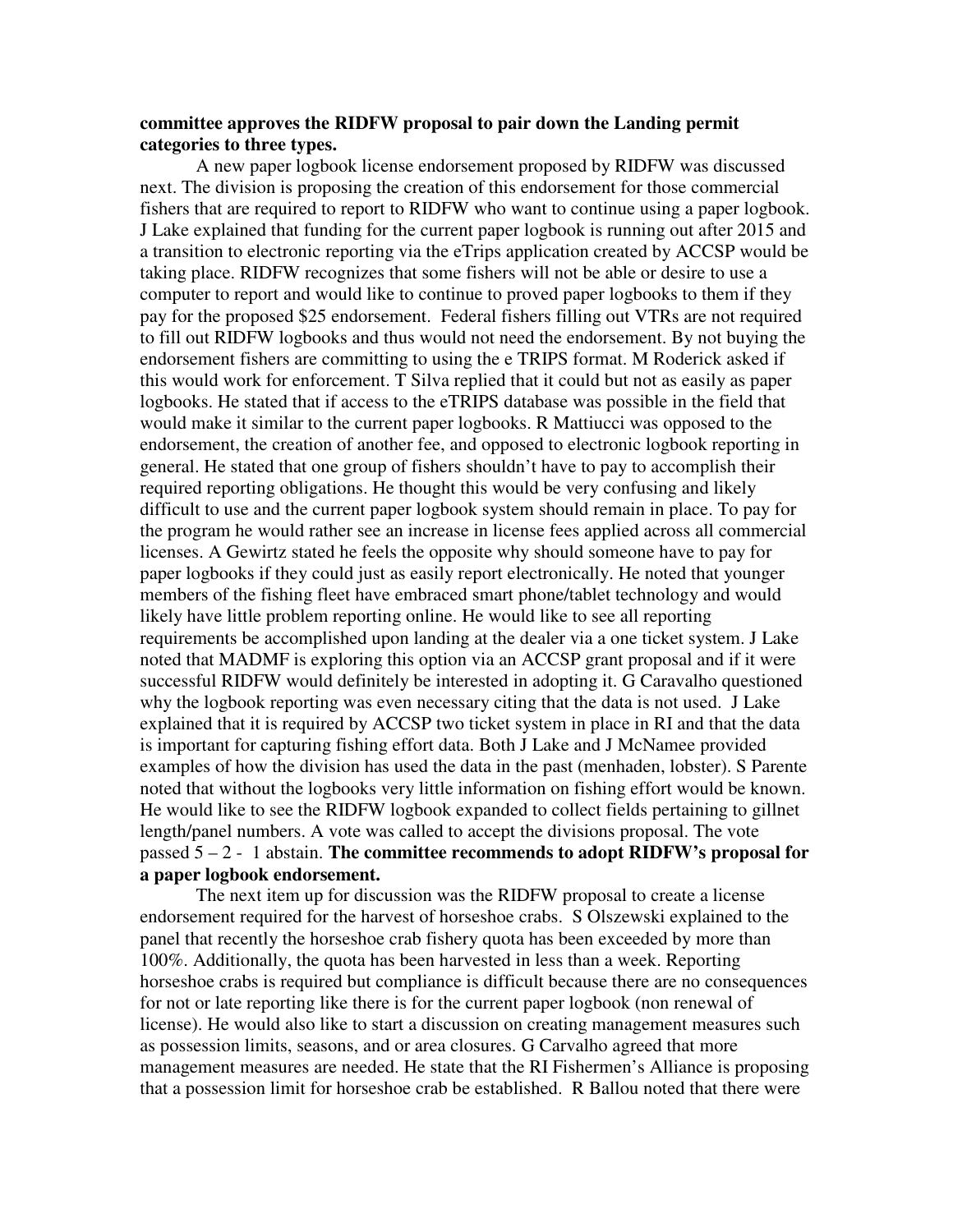no horseshoe crab fishers in the audience and that there should be another forum to discuss management options where they could participate. The committee voted to discuss the proposal. The vote did not pass 3 -3 - 2 abstain so the proposal was not discussed. G Carvalho suggested that a whelk/horseshoe crab committee be formed to discuss horseshoe crab management issues. A Gewirtz questioned whether the creation of a committee would have the participation needed to facilitate the creation of a possession limit. G Caravalho stated that discussion of a possession limit will encourage participation and kick start the discussion on other management options. He echoed that the quota is harvested too quickly and management is wide open currently in the fishery. R Mattiucci was against the creation of a horseshoe crab endorsement stating that it would further complicate the licensing system and create another fee. A vote was called to recommend the division proposal. The vote passed  $4 - 3 - 1$  abstain. **The committee recommends to adopt the RIDFW's proposal for a horsecrab fishery endorsement.**

The next item for discussion was taking winter flounder and winter period scup off of the restricted finfish list. J Lake explainded that current federal regulations are allowing the harvest of witner flounder in federal waters. Many federal groundfish vessels have winter flounder available to catch as either part of their sector portfolios or as a common pool possession limit in addition to many other non restricted groundfish species. Winter flounder's status as a restricted finfish prevents non resident vessels from landing groundfish trips in RI under a landing permit and is limiting opportunities for dealers trying to buy groundfish trips. Non resident landing permits may not land restricted finfish as a measure to protect quotas. Winter flounder is not currently on a quota system and was placed on the list as a conservation measure. If removed it would allow harvest in state waters by license holders with a commercial non restricted fishing license. J Lake explained that winter flounder management in state waters is currently under discussion at the ASMFC and the future is uncertain. If quotas are imposed as a management measure this would have to be revisted. A Gewirtz questioned whether this would hurt current state waters fishers harvesting winter flounder and did not want it to be non restricted if a quota is imposed. G Carvalho stated he agrees with the proposal and that anything that can facilate RI landings should be done to bolster landing history for future management measures. R Smith agreed citing that landing history can greatly effect state by state quota allocations. A vote was called to approve the division proposal. The vote passed 8 -0. **The committee recommends the RIDFW proposal to remove winter flounder from the restricted finfish list.** Similarly scup caught during the winter period (nov – apr) is not on a RI state quota and was proposed by RIDFW to be removed from the restricted finfish list to increase landings in RI. A vote was called immediately without discussion and passed 8 -0. **The committee recommends the RIDFW proposal to remove scup caught during the winter period (Nov – Apr) from the restricted finfish list.** 

The next item on the agenda was the discussion of firming up the rules for the vessels involved with a commercial fishing license and gear as part of a business sale. The current regulations were explained to be vague on whether the vessel involved is the vessel that was actively fished during the same period that would qualify the license as being active. The RIDEM proposes to require the vessel involved in the transaction met the same standard for determining activity as the commercial license. The current activity standard is 75 landings at a dealer over the last 2 years. R Smith clarified that captains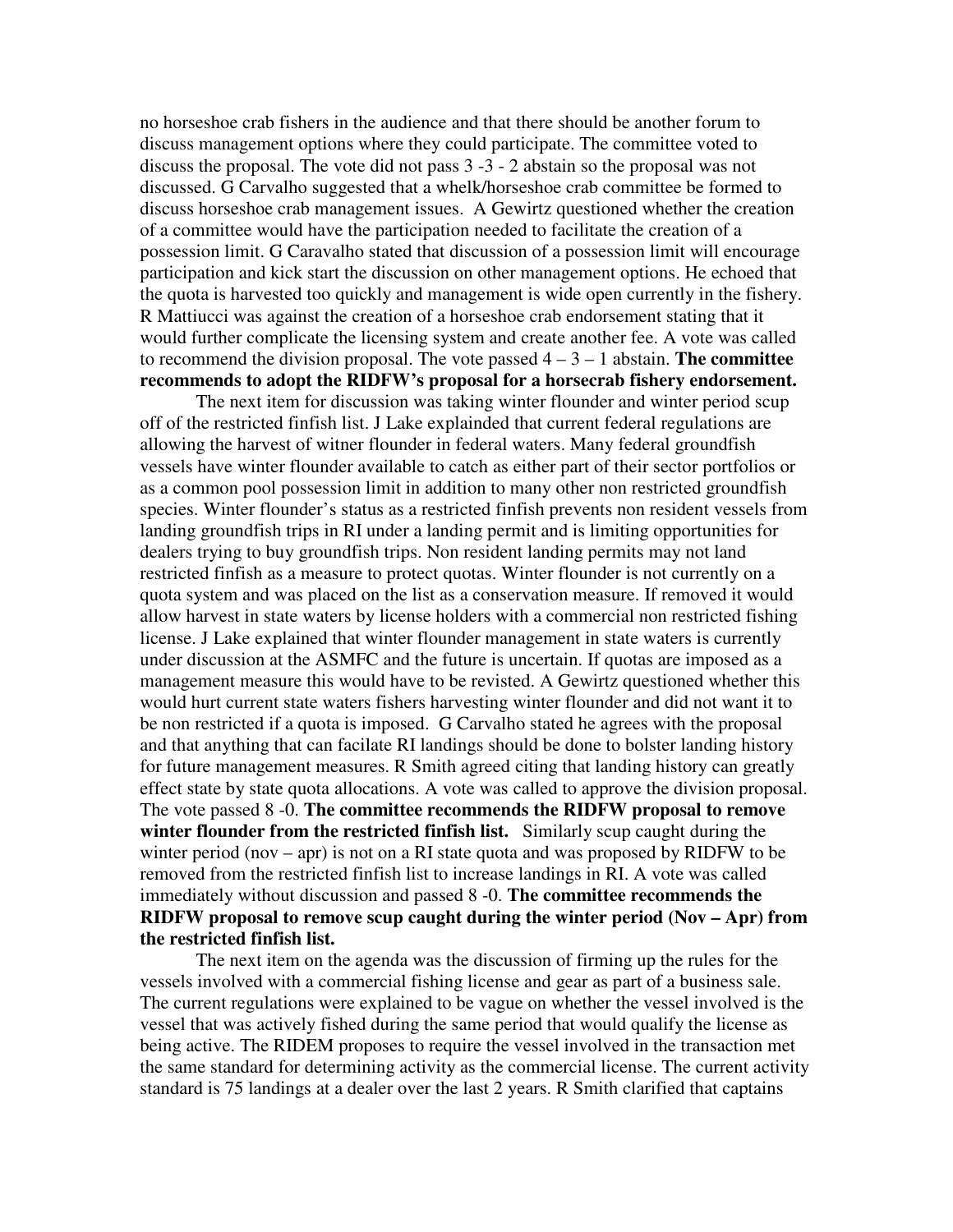that fish on vessels which have multi day trips can use logbook (RIDFW or VTR) to claim activity for days fished without landings. M Roderick asked if there were any provisions for captains who fished from two different vessels during the qualification period. J Lake explained that RIDEM had considered that circumstance but had not arrived at a consensus so that portion was not included. M Roderick asked if there was a provision for commercial license holders who fished form shore. M McGrath explained that a vessel must be involved in the business sale transaction. S. Parente asked if there was a provision to account for the active vessel being sold prior to the sale of the commercial license. M McGrath explained that the sale would not be allowed without the actively fished vessel. G Tremblay asked if there was a medical hardship provision for captains who could not fish in recent years due to health reasons. M McGrath explained that an AAD hearing could allow history from the two years prior to the medical hardship. K Booth asked if after the sale of license, vessel and gear if the vessel could be modified to be greater that 25% of its original size or if a new larger vessel could be used by the buyer. M McGrath explained that after the sale the buyer may modify or change vessels if desired. K booth stated he would like to see the current activity standard to be reexamined and modified to be equitable across the three fishing sectors noting that commercial rod and reel fishers have a shorter season and are effected by quota closures. G Caravalho suggested the item be tabled to allow RIDEM to come up with more concise language was brought forward. The committee voted 8 – 0 and **the discussion of vessel activity standards in the sale of license, vessel and gear was tabled.**

The next item was added to the agenda as other business at the beginning of the meeting. J Lake explained that RIDEM would like to investigate whether or not they should begin a process to change the current commercial fishing license structure to a vessel based system. The IAC would be the primary working group for industry involved in this initiative and the question asked if the committee had the desire to start the process and if so had the time to do it. R Ballou explained the advantages of a vessel based system and noted that neighboring states such as Mass already have similar systems in place. He stated that such a system would give the division more flexibility in management and would address issues that arise between state and federal fisheries. Such a system could also be created to restructure fees based more on effort (in this case soze of the vessel) than equal across all license holders. R Ballou brought up a specific case of D Fox and his trouble obtaining captains. D Fox explained that he owns several vessels in RI but cannot find RI resident captains for them. He does not want to hire non resident captain because they could only obtain a landing permit to land non restricted finfish species from federal waters. He stated that he does not want to alter anyone elses license and he only seeks a solution to his problem. A vessel based system would fix this problem. C Stevens and D King both stated they felt that such a system would increase fishing effort on quota species. R Mattiucci is against the creation of a vessel licensing system and that the committee should only be looking into to solving the issue surrounding a captains ability to land restricted finfish as it would pertain to fishing on a vessel owned by a RI resident. He staed that many of his fellow fishers do not want to see any change in the licensing system and in fact had encouraged many of them to attend the meeting (which they did but several did not sign in). He was disappointed that the item was brought up last because many of them had already left due to the meeting running long. K Booth suggested a limited number of permits be given out each year to transient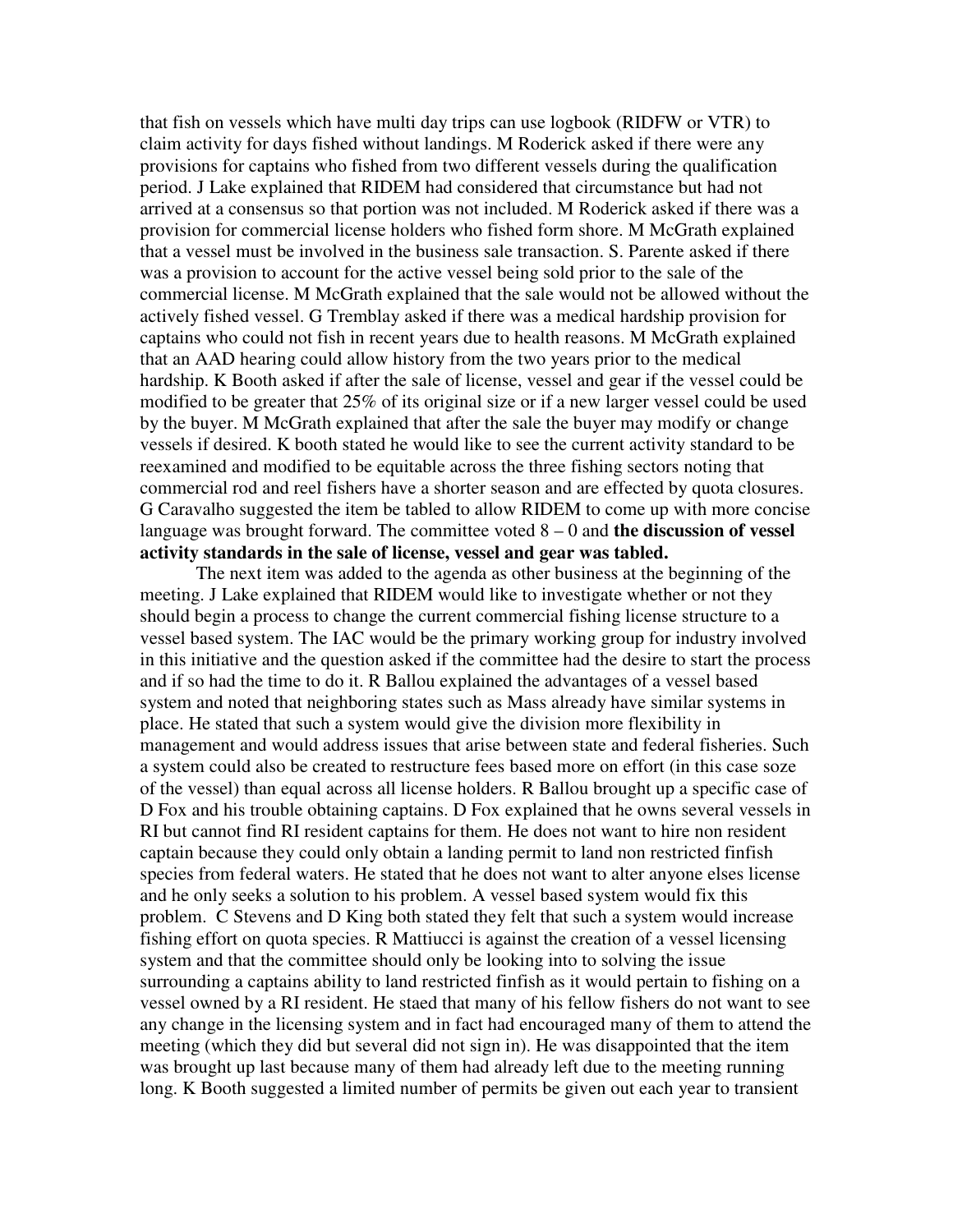captains based on a lottery system. M McGivney asked if this would be a legislative initiative. R Ballou explained that it would most definatley be required to go throught the legislature as it did in 2002. G Carvalho stated that if the RIDEM wants to start this process that they should make a formal proposal. He would like to have RIDEM present what they would like to accomplish with a vessel based system and how it would work. A working group should then be established if there was desire to go forward. M McGinvey agreed a vote was called which passed 7 -1. **The committee recommends that RIDEM give a presentation on the details of a vessel based system to the IAC at a later date.**  D Fox asked if the IAC was the forum to discuss changes to RIDFW fluke exemption permit. G Caravalho explained that that was accomplished via the RIMFC summer flounder advisory panel. Having no other business the meeting concluded at 9:30 PM.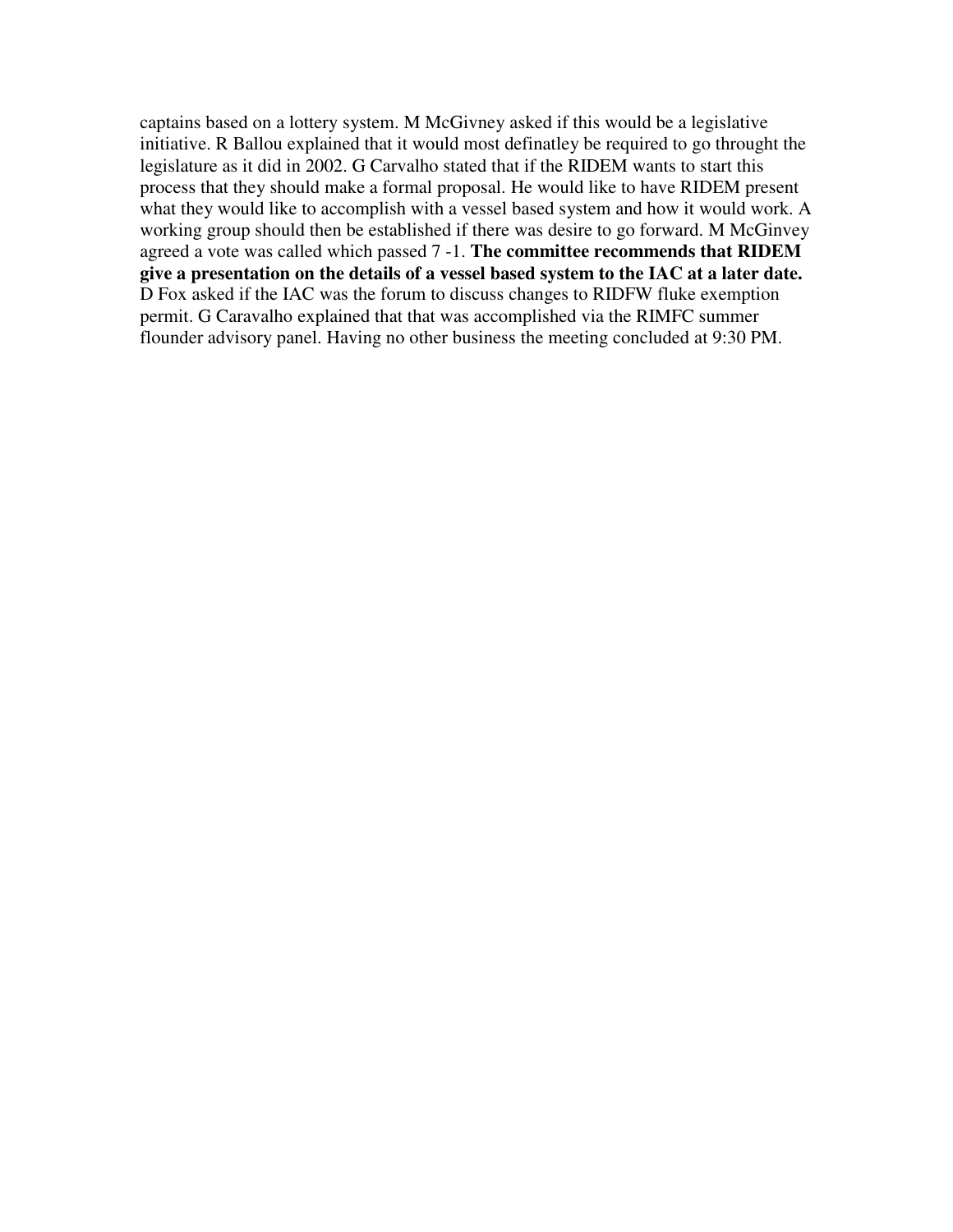# **RIMFC Industry Advisory Committee**



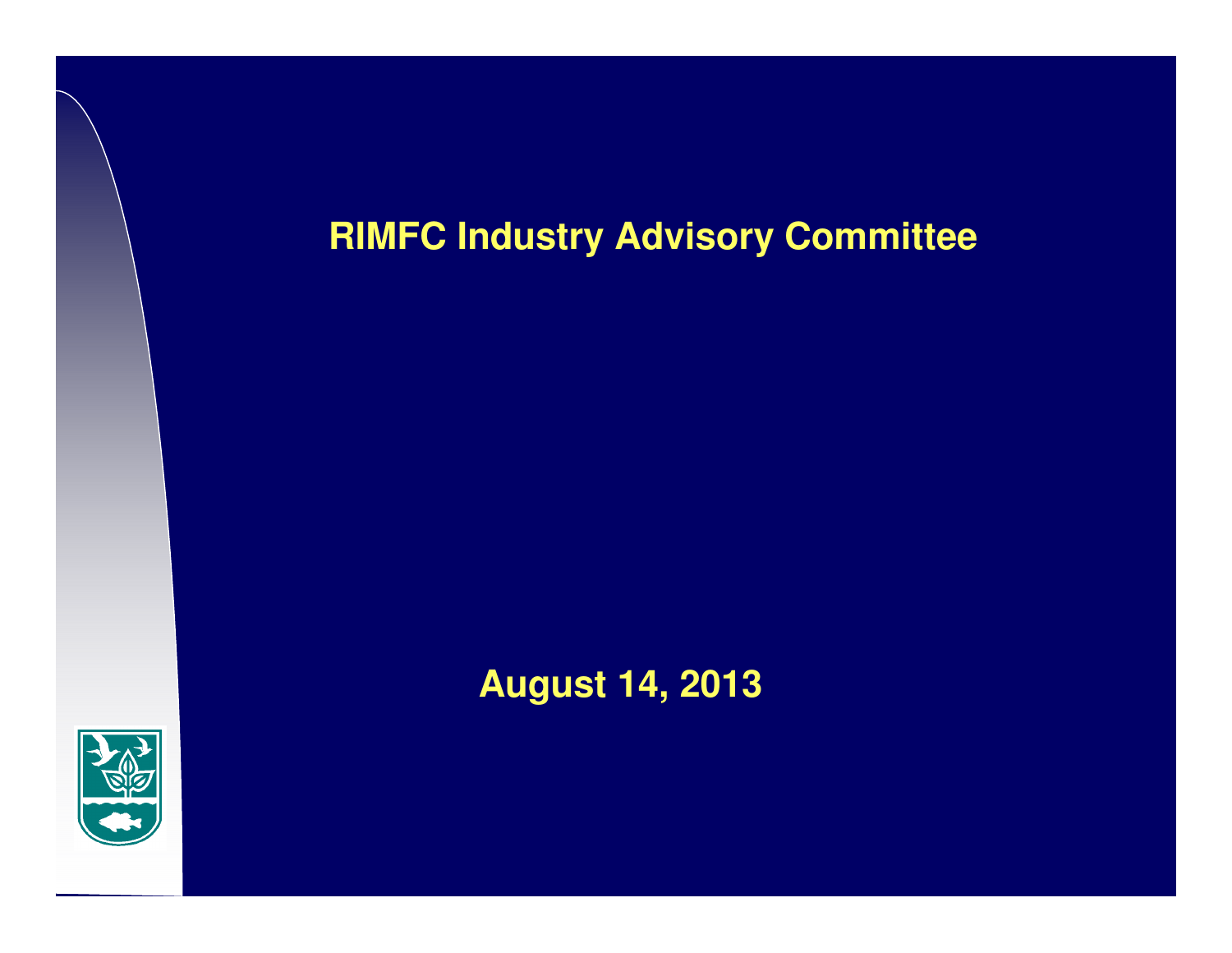# **2012 -2013 License Activity Summary**

| <b>LICENSE</b><br><b>TYPE</b> | <b>ENDORSEMENT</b> | 2012<br><b>TOTALS</b> | 2013<br><b>TOTALS</b> | $12 - 13$<br><b>DELTA</b> | 2013 Non-<br>renewals   |
|-------------------------------|--------------------|-----------------------|-----------------------|---------------------------|-------------------------|
| <b>CFL</b>                    |                    | 398                   | 420                   | 22                        | 43                      |
|                               | <b>CLOBS</b>       | 16                    | $\overline{15}$       | -1                        | 1                       |
|                               | <b>CNLOBS</b>      | 114                   | 100                   | $-14$                     | 11                      |
|                               | <b>CQUOH</b>       | 158                   | 165                   | 7                         | 9                       |
|                               | <b>CSSCLM</b>      | 174                   | 163                   | -11                       | 11                      |
|                               | <b>CSFOTH</b>      | 171                   | 160                   | $-11$                     | 21                      |
|                               | <b>CNFIN</b>       | 252                   | 256                   | 4                         | 29                      |
|                               | <b>CPURSE</b>      | 42                    | 40                    | $\overline{2}$            | 6                       |
|                               | <b>CMWPT</b>       | 40                    | 46                    | 6                         | $\overline{5}$          |
|                               | <b>CWLK</b>        | 109                   | 92                    | $-17$                     | 17                      |
|                               | <b>RSA</b>         | N/A                   | 7                     | 7                         | N/A                     |
|                               |                    |                       |                       |                           |                         |
| <b>MPURP</b>                  |                    | 853                   | 829                   | $-24$                     | 24                      |
|                               | <b>MGILL</b>       | 233                   | 227                   | -6                        | 6                       |
|                               | <b>FTRAPM</b>      | 4                     | 5                     | 1                         | 0                       |
|                               | <b>MMWPT</b>       | 131                   | 132                   | 1                         | $\overline{3}$          |
|                               | <b>MPURSE</b>      | 139                   | 134                   | -5                        | 5                       |
|                               | <b>RSA</b>         | N/A                   | 14                    | 14                        | N/A                     |
|                               |                    |                       |                       |                           |                         |
| <b>PEL</b>                    |                    | 690                   | 655                   | $-35$                     | 35                      |
|                               | <b>PLOBS</b>       | 36                    | 30                    | -6                        | 6                       |
|                               | <b>PNLOBS</b>      | $\overline{33}$       | 35                    | $\overline{2}$            | $\overline{2}$          |
|                               | <b>PSSCLM</b>      | 256                   | 235                   | $-21$                     | 21                      |
|                               | <b>PSFOTH</b>      | $\overline{225}$      | $\overline{211}$      | -14                       | 14                      |
|                               | <b>PQUOH</b>       | 398                   | 376                   | $-22$                     | 22                      |
|                               | <b>PRFIN</b>       | 266                   | 262                   | -4                        | 8                       |
|                               | <b>PNFIN</b>       | $\overline{131}$      | 135                   | 4                         | 4                       |
|                               | <b>PPURSE</b>      | 8                     | 7                     | -1                        | $\overline{\mathbf{1}}$ |
|                               | <b>PMWPT</b>       | 9                     | 8                     | $-1$                      | 1                       |
|                               | <b>PWLK</b>        | 146                   | 118                   | $-28$                     | 28                      |
|                               | <b>RSA</b>         | N/A                   | 3                     | 3                         | N/A                     |
|                               |                    |                       |                       |                           |                         |
| <b>STUDSF</b>                 |                    | 49                    | 48                    | -1                        | 15                      |
| <b>SFO65</b>                  |                    | 240                   | 268                   | 28                        | 18                      |

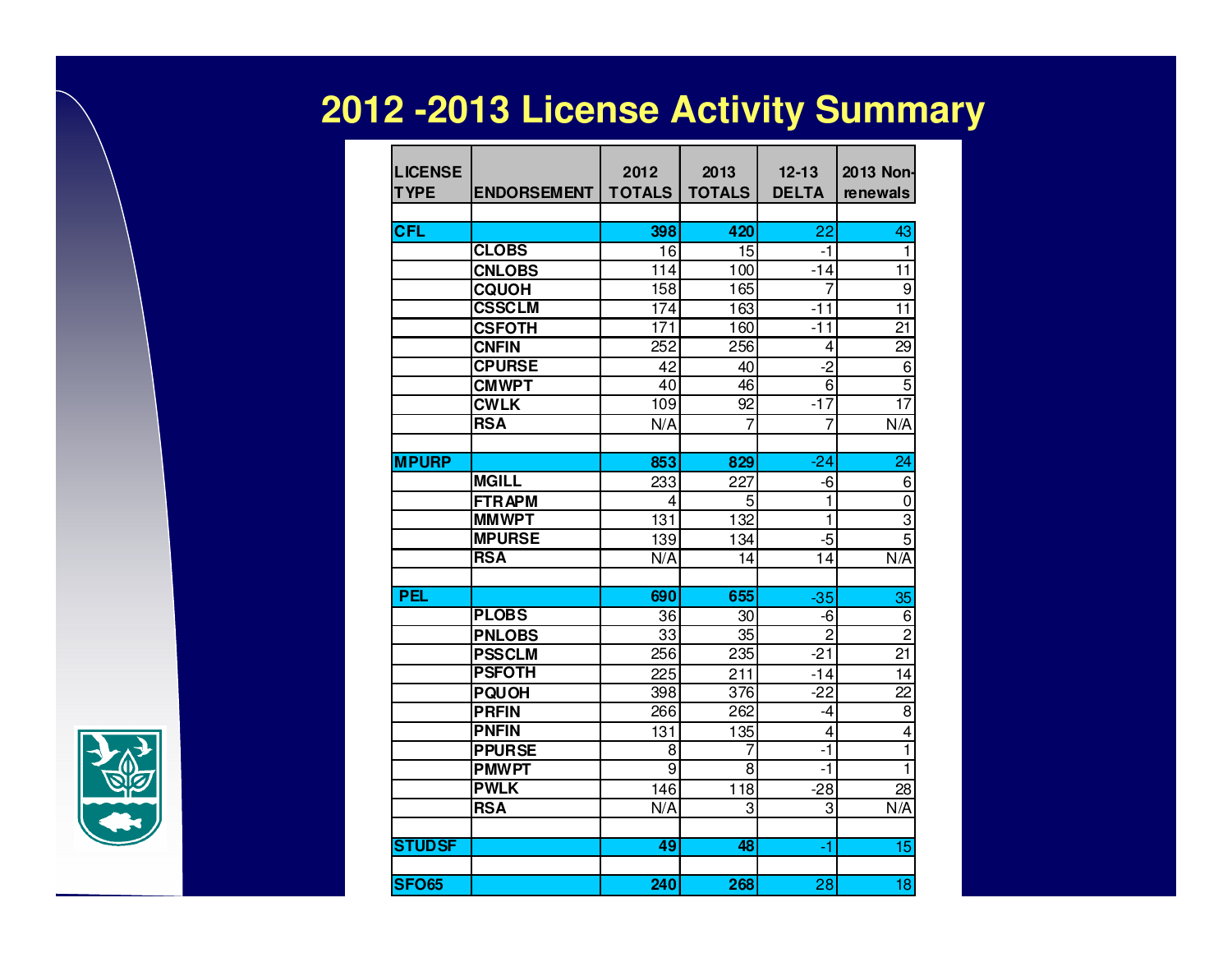## **Shellfish Sector**

Commercial Fishing Licenses (CFL)

- 9 CFL Quohaug endorsements not renewed, 2 had some activity in 2012 (> 1 landing)
- 11 CFL Soft Shell Clam endorsements not renewed, 1 had some activity in 2012 (> 1 landing)

 8 CFL Whelk endorsements not renewed, 1 met activity standard (> 75 Landings over 2 years), 2 had someactivity in 2012 ( $> 1$  landing)

Principal Effort Licenses (PEL)

 22 PEL Quohaug endorsements not renewed, 1 met activity standard (> 75 Landings over 2 years), 4 had some activity in  $2012$  (> 1 landing)

17 Soft Shell Clam endorsements not renewed, 1 had some activity in 2012 (> 1 landing)

- 14 Whelk endorsements not renewed, 1 had some activity in 2012 (> 1 landing)
- Multipurpose Licenses (MPURP)
	- 24 MPURP not renewed
	- $\,\boldsymbol{\cdot}$  1 MPURP met activity standard for Quohaugs (> 75 Landings over 2 years)
	- 1 MPURP had some activity for Soft Shell Clams in 2012 (> 1 Landing)
	- 1 MPURP had some activity for Whelk in 2012 (> 1 Landing)

Quahaug License opportunities: 55 eligible licenses not renewed -> **2:1 ratio = 28 new CFL w/ QUOH**

- Soft Shell Clam License opportunities: 52 eligible license not renewed -> **5:1 ratio = 11 new CFL w/ SSCLM**
- Whelk License opportunities: 69 eligible licenses not renewed ->
	- **Status Quo: No new WLK endorsements open to PEL or CFL QUOH/SSCLM license holders**
	- **3:1 ratio of eligible licenses = 23 new CFL w/ WLK**
	- **1:1 ratio of active licenses = 5 new CFL w/ WLK**

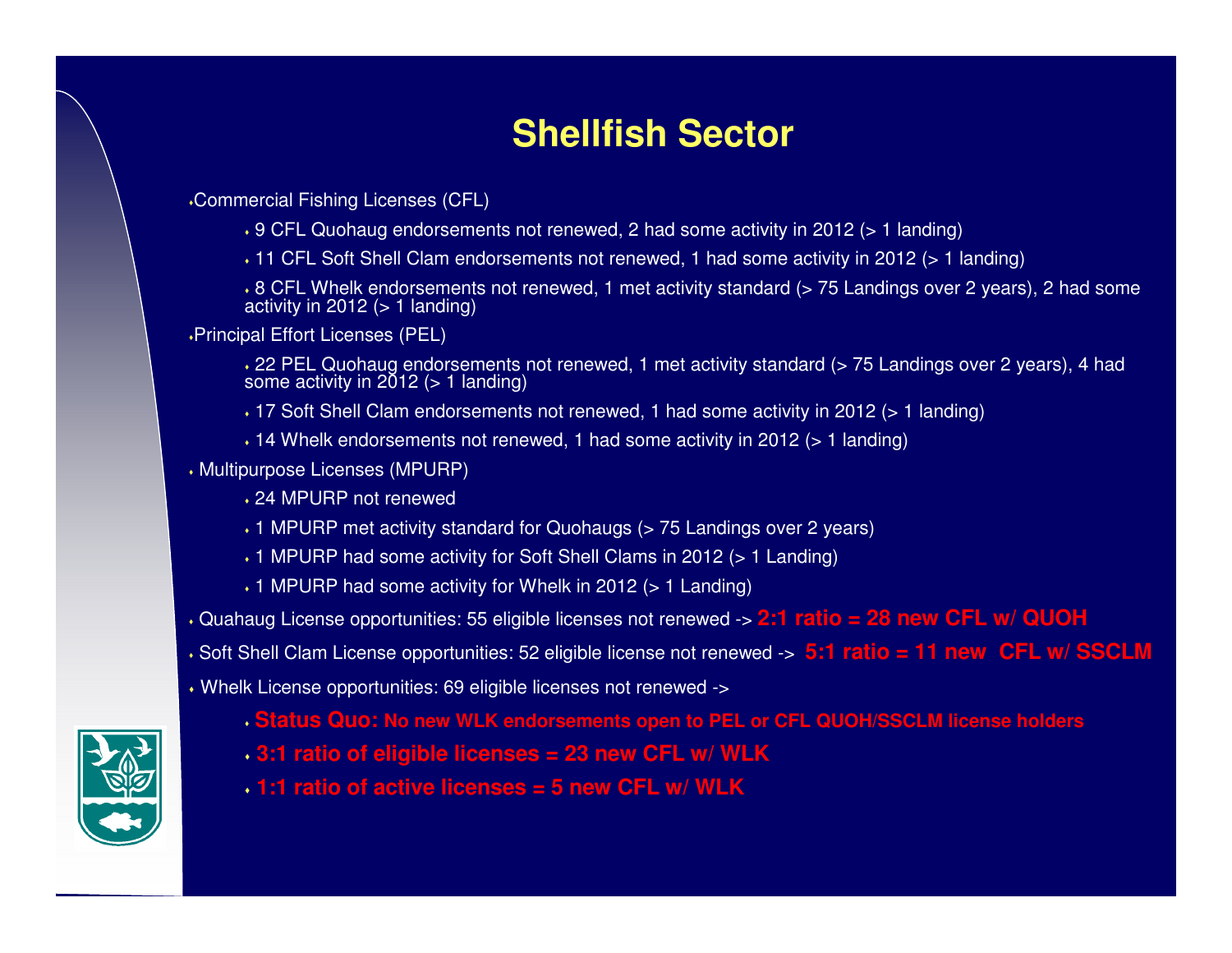## **Finfish Sector**

Commercial Fishing Licenses (CFL)

CFL restricted endorsement no longer exists

Principal Effort Licenses (PEL)

 $\cdot$  8 PEL restricted endorsements not renewed, 4 had some activity in 2012 (> 1 landing) Multipurpose Licenses (MPURP)

24 MPURP not renewed, 4 had some activity in 2012 (> 1 landing)

 $\bm{\cdot}$  Restricted Finfish License opportunities:

32 eligible licenses not renewed

8 licenses considered active (> 1 landing in 2012)

**1:1 ratio of active license = 8 new PEL w/ RFIN**

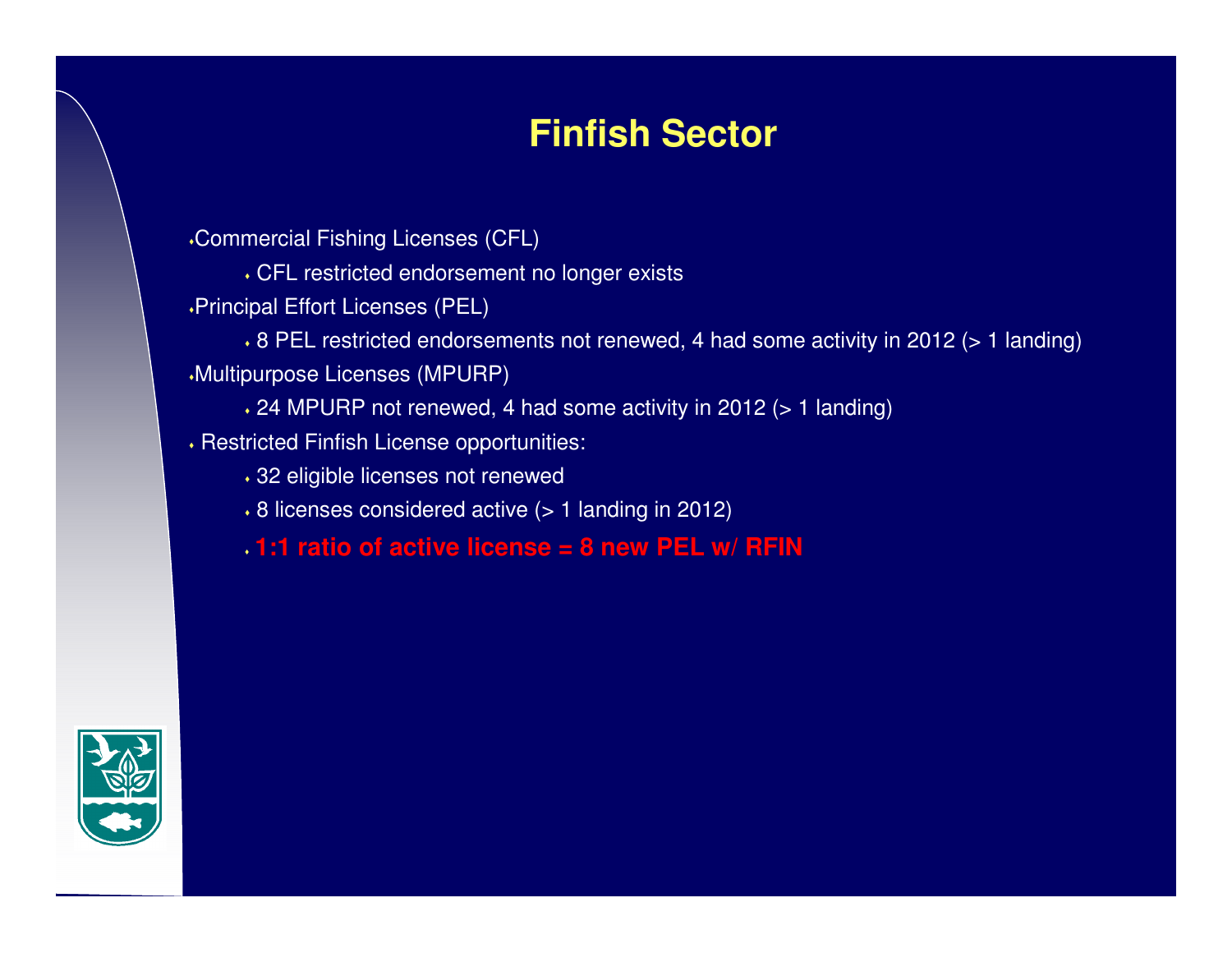## **Crustacean Sector**

Commercial Fishing Licenses (CFL)

1 CFL lobster endorsement not renewed

Principal Effort Licenses (PEL)

 5 PEL restricted endorsements not renewed, 2 had some activity in 2012 (> 1 landing)Multipurpose Licenses (MPURP)

24 MPURP not renewed, 1 had some activity in 2012 (> 1 landing)

Lobster License opportunities:

ASMFC moratorium on issuance of new lobster licenses still in effect

 $\bm{\cdot}$  Transferability of traps on horizon

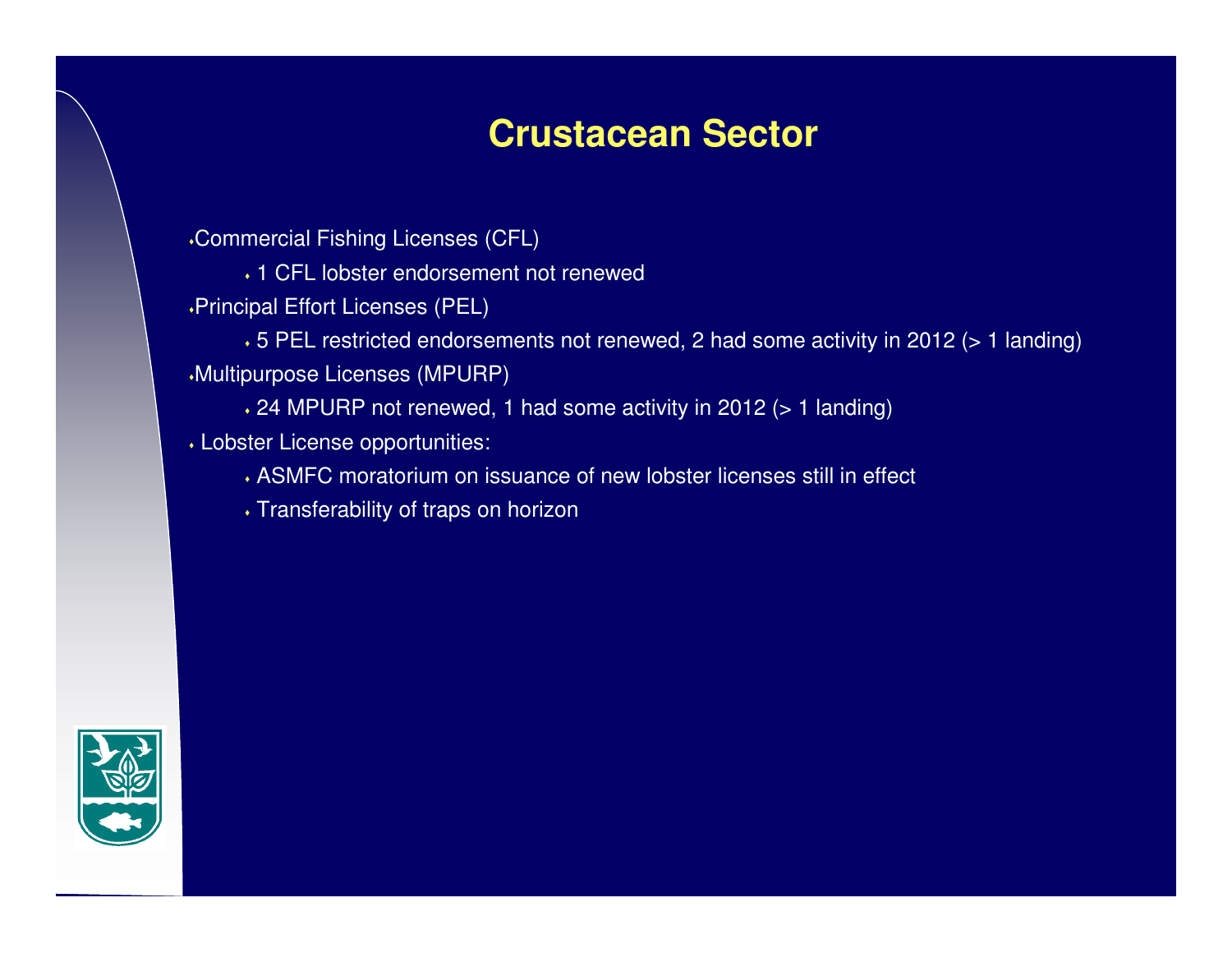## **Landing Permits**

- Currently landing permits include 11 different categories
- Multiple categories result in confusion especially among non residents
- $\cdot$  Species such as lobster and sea scallop frequently landed on finfish landing permits
- Non Resident restricted finfish permit holders must acquire a MPLAND permit to land sea scallops and lobster
- Non Resident non restricted finfish have occasional restricted species landings (fluke, scup)
- $\bm{\cdot}$  In 2012 landings recorded on 52 landing permits, of those permits:
	- 36 were multipurpose landing permits
	- 14 were finfish landing permits
	- $\bm{\cdot}$  1 was a lobster landing permit
	- $\bm{\cdot}$  1 was a shellfish landing permit
- $\cdot$  RIDFW proposes to simplify system by trimming permit categories to three classes of multipurpose landing permits:
	- Resident \$300
	- Non Resident \$600
	- Non Resident with restricted finfish (grandfathered permit no longer available) \$600
- Fees based on current multipurpose landing permits
- Change permit prefixes to:
	- MPLNDR (Resident)
	- MPLNDN (Non-Resident)
	- MPLNDS (Non-Resident Restricted Finfish)

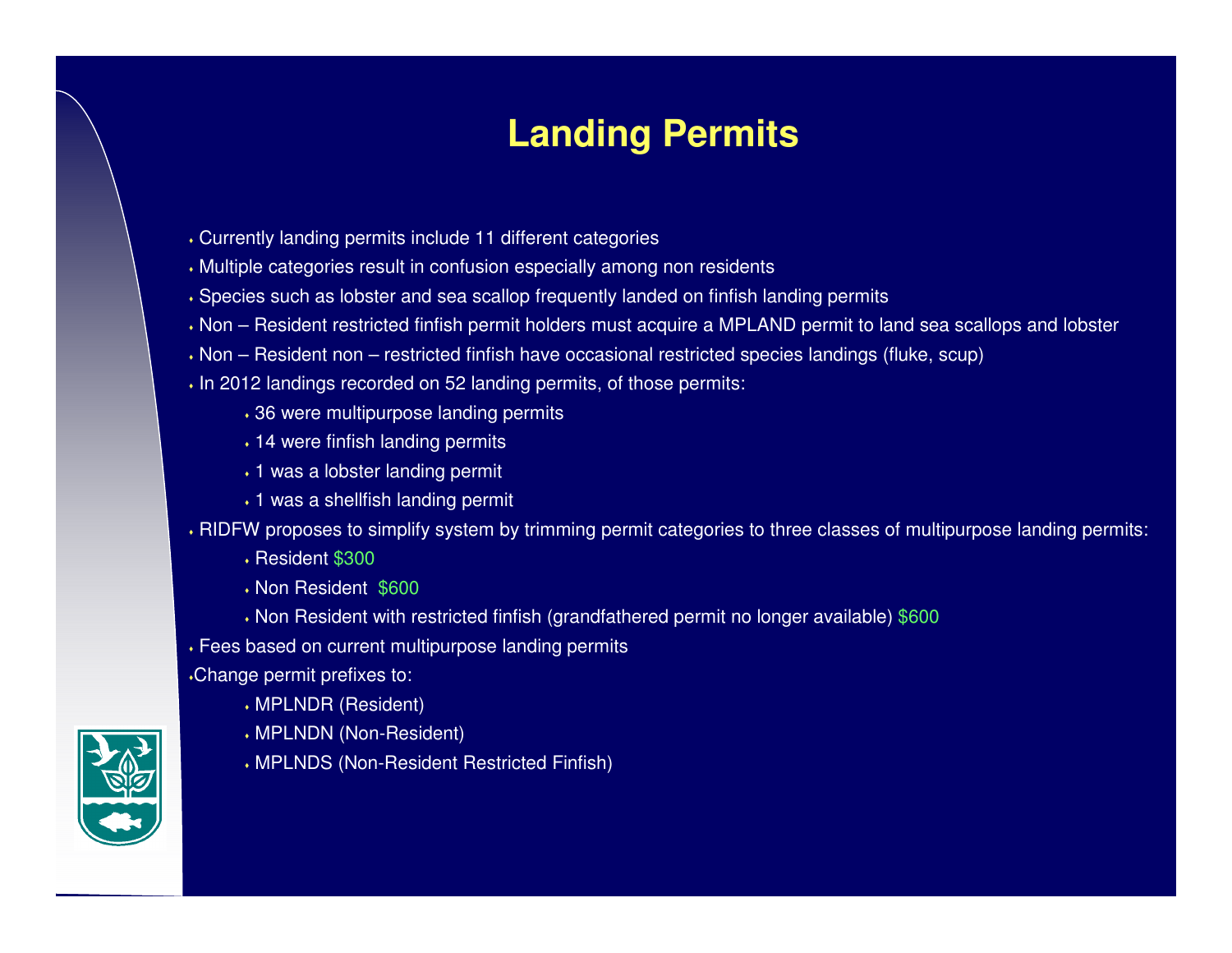# RIDFW Proposed Amendments to "Commercial and Recreational Saltwater Fishing Licensing Regulations"

Strike Completely:

(6.10-2) Resident Finfish Landing Permit, (6.10-3) Resident Shellfish Landing Permit

(6.10-4) Resident Crustacean Landing Permit, (6.10-6) Resident Miscellaneous Landing Permit

(6.10-8) Non-Resident Non-Restricted Finfish Landing Permit, (6.10-9) Non-Resident Shellfish Landing Permit

(6.10-10) Non-Resident Crustacean Landing Permit, (6.10-12) Non-Resident Miscellaneous Landing Permit

Amend:

(6.10-7) Non-Resident Multipurpose Landing Permit wit<mark>h Restricted Finfish <del>Landing Permit</del></mark>

(a) The holder of a Non-Resident Multipurpose Landing Permit with Restricted Finfish <del>Landing Permit</del> may land,<br>sell, or offer for sale any marine fishery species or product including restricted finfish species, in accorda

(b) The annual fee for a Non-Resident Multipurpose Landing Permit with Restricted Finfish<del> Landing Permit i</del>s<br>four hundred dollars (\$400). <del>; however, this fee shall be waived if the applicant also obtains a Non-Resident -</del>

(c) New Non-Resident Multipurpose Landing Permits with Restricted Finfish <del>Landing Permits</del> will only be issued<br>If the landing is above ad to the gusta of the atota in which the vessel making the landing is registered or if the landing is charged to the quota of the state in which the vessel making the landing is registered or documented; or, if the state where the vessel making the landing is registered or documented allows Rhode Island residents to land against its quota for that species; or, if the Department pursuant to a duly adopted fisheries management plan determines there to be excess harvesting capacity in the Rhode Island commercial quota for that species.

(d) Renewal of Non-Resident Multipurpose Landing Permits with Landing Permits for restricted finfish are considered to be new permits subject to the provisions of subsection 6.10-7(c) unless the applicant can show<br>evidence of Rhode Island landings of more than one thousand pounds of that restricted species per year in four<br>of Multipurpose Landing Permit with Landing Permit for a restricted finfish species who held that permit as of the<br>immediately preceding year may renew it for the immediately following year as set forth herein.

(e) If a non-resident vessel is upgraded by twenty percent (20%) or more in length, displacement or horsepower, renewal of a Multipurpose Landing Permit with <del>Landing Permit for</del> restricted finfish will be considered a new permit application, issuance of which is subject to the requirements of subsection 6.10-7(c).

Remains status quo:

(6.10-5) Resident Multi-Purpose Landing Permit, (6.10-11) Non-Resident Multi-Purpose Landing Permit

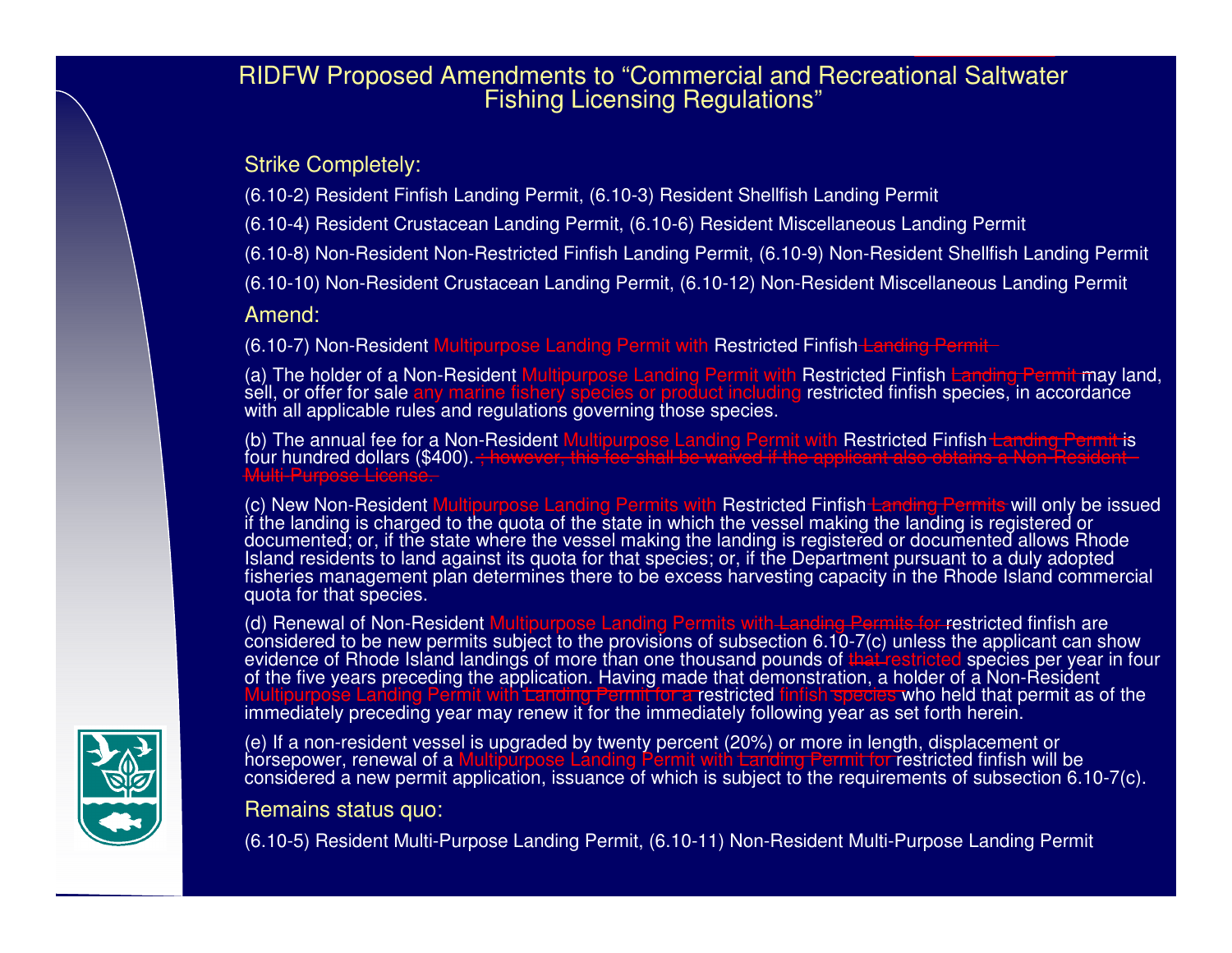### RIDFW Paper Logbook Endorsement

Funding for logbook program is being reduced and will not be available after 2015

 $\boldsymbol{\cdot}$  Endorsement proposed to off set cost of printing, mailing, processing and data entry<br>of RIDFW Harvester Logbook

 $\bm{\cdot}$  As an alternative, E – trips available at no cost to harvesters

Electronic data submission is more cost effective, timely and readily accessible

 $\cdot$  E – trips provides benefits to users by allowing them to receive reports on data they have entered

- $\overline{\star}$  E trips functionality allows for ease of reporting
- Current project underway in RI to make E –trips available on mobile devices
- Users will sign up for an account through RIDFW
- RIDFW will provide training for E-trips
- E –trips is already in use and approximately 50 new users have been added in 2013

 $\cdot$  RIDFW is willing to continue the paper logbook program if users are willing to pick up the cost by purchasing an endorsement

- Logbook endorsement will identify who needs a logbook and eliminate waste
- Logbook endorsement would be available for a fee of \$25, throughout entire year
- Current costs of logbook program
	- Printing and mailing \$9 / logbook
	- Data entry and QA/QC \$9 / logbook
	- Additional fees put towards offsetting program administration (training, compliance, technical support etc…)

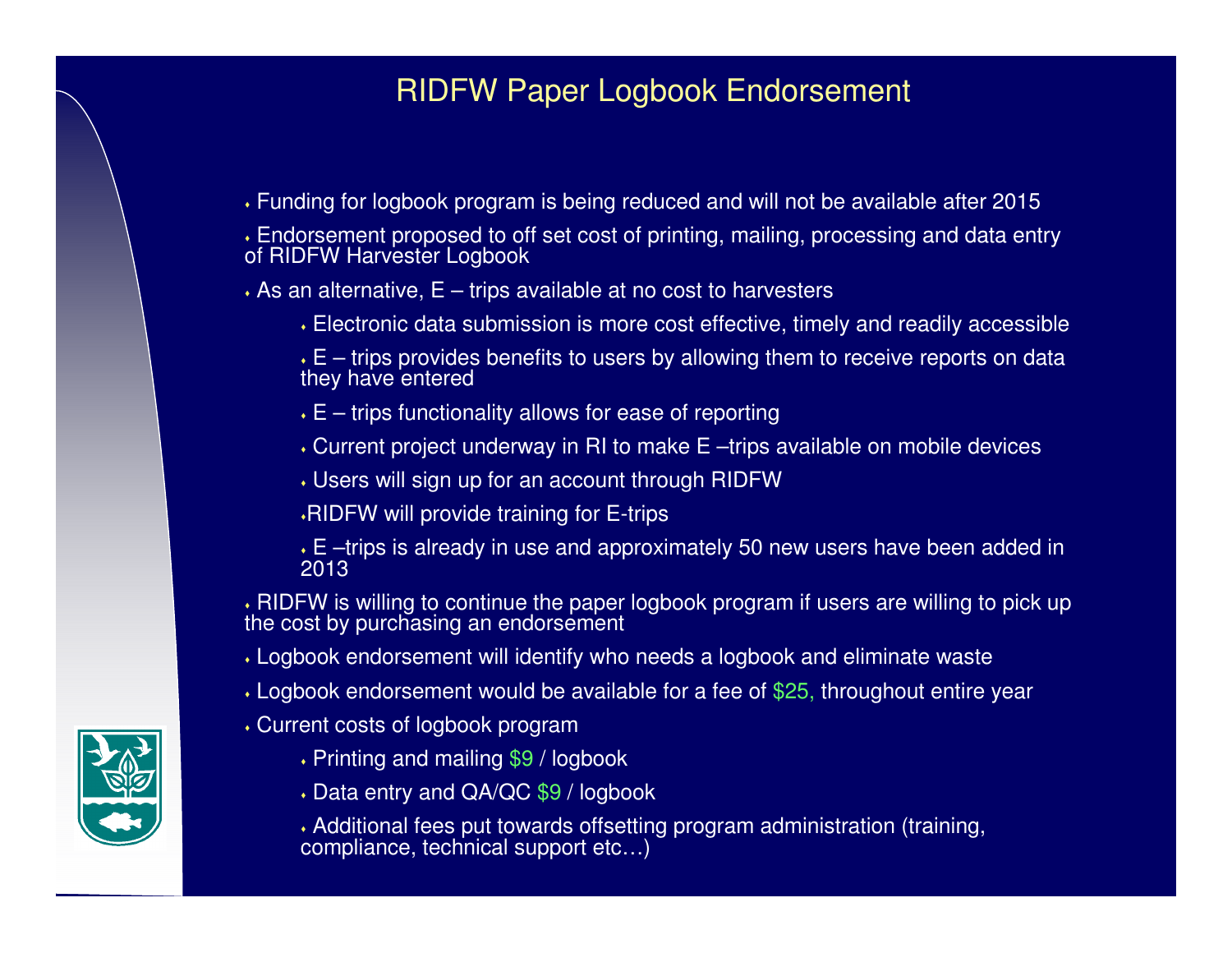### Horseshoe Crab Endorsement

- RI 2013 Landings
	- $\boldsymbol{\cdot}$  Bait
- 18,030 crabs landed
- exceeded quota of 7,694 crabs by ( 134%)
- Biomed
	- 14,938 crabs landed
	- Biomed quota has never been reached
- $\bm{\cdot}$  RI stock status 2012 update:
	- Fishing mortality above Fmsy (overfishing)
	- $\boldsymbol{\cdot}$  Biomass below B  $\boldsymbol{\%}$  msy (overfished)
- Horseshoe crab management
	- Possession limits
	- $\boldsymbol{\cdot}$  Season
	- Area closures
- Licensing/Reporting
	- MPURP or PEL/CFL non lobster crustacean endorsement required
	- Permit required in addition to commercial license administered by RIDFW
	- Dealers must report landings
	- Harvester Logbook reporting required
	- Additional weekly and monthly reports required
- $\boldsymbol{\cdot}$  RIDFW proposal
	- Commercial Horseshoe crab endorsement to be issued by office of boat registration and licensing during open period (Dec – Apr)
	- Eliminate recreational permit
	- Open endorsement
	- Fee \$20

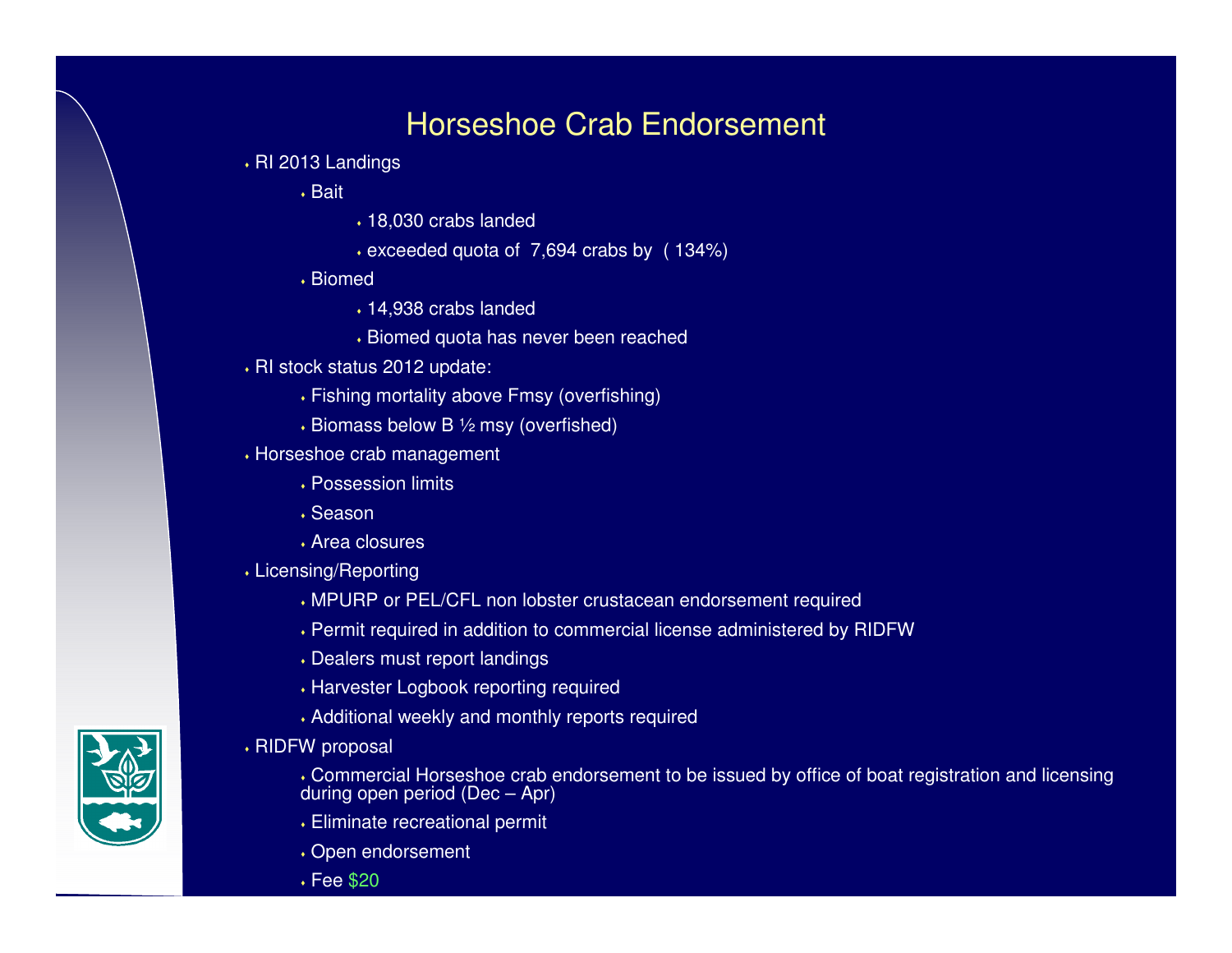## Restricted Species Status of Winter Flounder and Scup

### Winter Flounder

 Winter flounder no longer closed to federal vessels, states considering increasing possession limits

ASMFC is discussing measures to allow states to administer increase in state ACL

 $\bm{\cdot}$  Higher state water possession limits

Quota management

 Winter flounder is the only species on restricted list which does not operate on a quota system

Restricted status prevents non-resident federal ground fish vessels from landing in RI ports with a RIDEM landing permit

 $\bm{\cdot}$  RIDFW proposes to remove winter flounder from the restricted species list

### **Scup**

- $\boldsymbol{\cdot}$  Scup jointly managed between the states and MAFMC
	- $\boldsymbol{\cdot}$  Individual state quotas Between May 1 October 31
	- Coast wide federally managed quota November 1 April 30
- $\bm{\cdot}$  Restricted status is to protect RI state quota
- Restricted status during the winter period prevents non resident vessels from landing in RI ports with a RIDEM landing permit
- RIDFW proposes to remove scup from the restricted species during the winter period